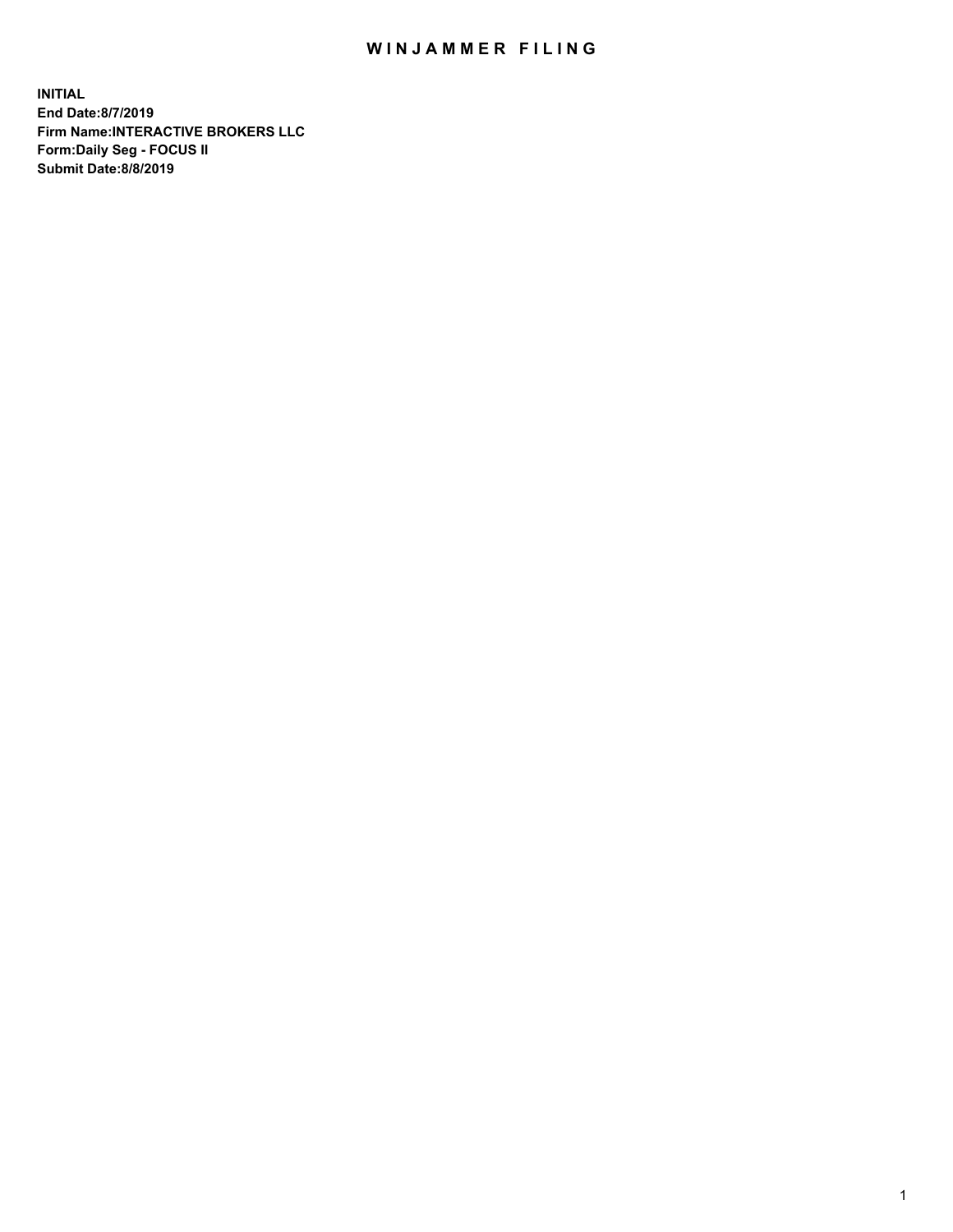**INITIAL End Date:8/7/2019 Firm Name:INTERACTIVE BROKERS LLC Form:Daily Seg - FOCUS II Submit Date:8/8/2019 Daily Segregation - Cover Page**

| Name of Company                                                                                                                                                                                                                                                                                                                | <b>INTERACTIVE BROKERS LLC</b>                                                      |  |
|--------------------------------------------------------------------------------------------------------------------------------------------------------------------------------------------------------------------------------------------------------------------------------------------------------------------------------|-------------------------------------------------------------------------------------|--|
| <b>Contact Name</b>                                                                                                                                                                                                                                                                                                            | James Menicucci                                                                     |  |
| <b>Contact Phone Number</b>                                                                                                                                                                                                                                                                                                    | 203-618-8085                                                                        |  |
| <b>Contact Email Address</b>                                                                                                                                                                                                                                                                                                   | jmenicucci@interactivebrokers.c<br>om                                               |  |
| FCM's Customer Segregated Funds Residual Interest Target (choose one):<br>a. Minimum dollar amount: ; or<br>b. Minimum percentage of customer segregated funds required:% ; or<br>c. Dollar amount range between: and; or<br>d. Percentage range of customer segregated funds required between:% and%.                         | $\overline{\mathbf{0}}$<br>$\overline{\mathbf{0}}$<br>155,000,000 245,000,000<br>00 |  |
| FCM's Customer Secured Amount Funds Residual Interest Target (choose one):<br>a. Minimum dollar amount: ; or<br>b. Minimum percentage of customer secured funds required:% ; or<br>c. Dollar amount range between: and; or<br>d. Percentage range of customer secured funds required between:% and%.                           | $\overline{\mathbf{0}}$<br>$\pmb{0}$<br>80,000,000 120,000,000<br>00                |  |
| FCM's Cleared Swaps Customer Collateral Residual Interest Target (choose one):<br>a. Minimum dollar amount: ; or<br>b. Minimum percentage of cleared swaps customer collateral required:% ; or<br>c. Dollar amount range between: and; or<br>d. Percentage range of cleared swaps customer collateral required between:% and%. | $\overline{\mathbf{0}}$<br>$\underline{\mathbf{0}}$<br>0 <sub>0</sub><br>00         |  |

Attach supporting documents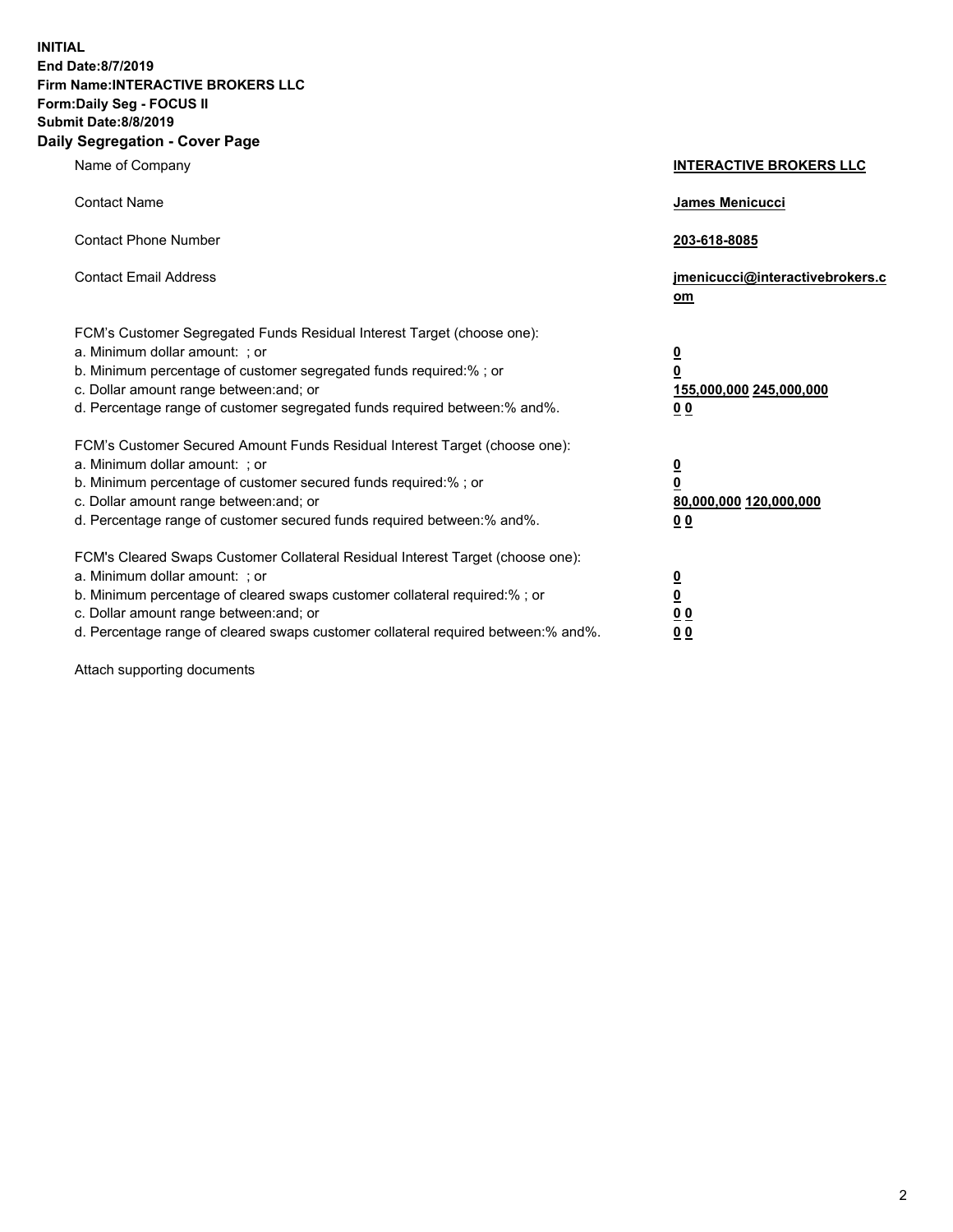## **INITIAL End Date:8/7/2019 Firm Name:INTERACTIVE BROKERS LLC Form:Daily Seg - FOCUS II Submit Date:8/8/2019 Daily Segregation - Secured Amounts**

| Foreign Futures and Foreign Options Secured Amounts                                |                                                                                                                                                                                                                                                                                                                                                                                                                                                                                                                                                                                                                                                                                                                                                                                                                                                                                                                                                                                                                                                                                                                                                                                                                                                                                                                                                                                                                                                                                                                                                                                                                                                                                                                               |
|------------------------------------------------------------------------------------|-------------------------------------------------------------------------------------------------------------------------------------------------------------------------------------------------------------------------------------------------------------------------------------------------------------------------------------------------------------------------------------------------------------------------------------------------------------------------------------------------------------------------------------------------------------------------------------------------------------------------------------------------------------------------------------------------------------------------------------------------------------------------------------------------------------------------------------------------------------------------------------------------------------------------------------------------------------------------------------------------------------------------------------------------------------------------------------------------------------------------------------------------------------------------------------------------------------------------------------------------------------------------------------------------------------------------------------------------------------------------------------------------------------------------------------------------------------------------------------------------------------------------------------------------------------------------------------------------------------------------------------------------------------------------------------------------------------------------------|
|                                                                                    | $0$ [7305]                                                                                                                                                                                                                                                                                                                                                                                                                                                                                                                                                                                                                                                                                                                                                                                                                                                                                                                                                                                                                                                                                                                                                                                                                                                                                                                                                                                                                                                                                                                                                                                                                                                                                                                    |
|                                                                                    |                                                                                                                                                                                                                                                                                                                                                                                                                                                                                                                                                                                                                                                                                                                                                                                                                                                                                                                                                                                                                                                                                                                                                                                                                                                                                                                                                                                                                                                                                                                                                                                                                                                                                                                               |
|                                                                                    |                                                                                                                                                                                                                                                                                                                                                                                                                                                                                                                                                                                                                                                                                                                                                                                                                                                                                                                                                                                                                                                                                                                                                                                                                                                                                                                                                                                                                                                                                                                                                                                                                                                                                                                               |
|                                                                                    | 486,019,307 [7315]                                                                                                                                                                                                                                                                                                                                                                                                                                                                                                                                                                                                                                                                                                                                                                                                                                                                                                                                                                                                                                                                                                                                                                                                                                                                                                                                                                                                                                                                                                                                                                                                                                                                                                            |
|                                                                                    | $0$ [7317]                                                                                                                                                                                                                                                                                                                                                                                                                                                                                                                                                                                                                                                                                                                                                                                                                                                                                                                                                                                                                                                                                                                                                                                                                                                                                                                                                                                                                                                                                                                                                                                                                                                                                                                    |
|                                                                                    | 18,619,221 [7325]                                                                                                                                                                                                                                                                                                                                                                                                                                                                                                                                                                                                                                                                                                                                                                                                                                                                                                                                                                                                                                                                                                                                                                                                                                                                                                                                                                                                                                                                                                                                                                                                                                                                                                             |
|                                                                                    |                                                                                                                                                                                                                                                                                                                                                                                                                                                                                                                                                                                                                                                                                                                                                                                                                                                                                                                                                                                                                                                                                                                                                                                                                                                                                                                                                                                                                                                                                                                                                                                                                                                                                                                               |
|                                                                                    | 103,011 [7335]                                                                                                                                                                                                                                                                                                                                                                                                                                                                                                                                                                                                                                                                                                                                                                                                                                                                                                                                                                                                                                                                                                                                                                                                                                                                                                                                                                                                                                                                                                                                                                                                                                                                                                                |
|                                                                                    | -65,495 [7337]                                                                                                                                                                                                                                                                                                                                                                                                                                                                                                                                                                                                                                                                                                                                                                                                                                                                                                                                                                                                                                                                                                                                                                                                                                                                                                                                                                                                                                                                                                                                                                                                                                                                                                                |
|                                                                                    | 504,676,044 [7345]                                                                                                                                                                                                                                                                                                                                                                                                                                                                                                                                                                                                                                                                                                                                                                                                                                                                                                                                                                                                                                                                                                                                                                                                                                                                                                                                                                                                                                                                                                                                                                                                                                                                                                            |
|                                                                                    | 20,901 [7351]                                                                                                                                                                                                                                                                                                                                                                                                                                                                                                                                                                                                                                                                                                                                                                                                                                                                                                                                                                                                                                                                                                                                                                                                                                                                                                                                                                                                                                                                                                                                                                                                                                                                                                                 |
|                                                                                    | 0 [7352] 20,901 [7354]                                                                                                                                                                                                                                                                                                                                                                                                                                                                                                                                                                                                                                                                                                                                                                                                                                                                                                                                                                                                                                                                                                                                                                                                                                                                                                                                                                                                                                                                                                                                                                                                                                                                                                        |
|                                                                                    | 504,696,945 [7355]                                                                                                                                                                                                                                                                                                                                                                                                                                                                                                                                                                                                                                                                                                                                                                                                                                                                                                                                                                                                                                                                                                                                                                                                                                                                                                                                                                                                                                                                                                                                                                                                                                                                                                            |
|                                                                                    |                                                                                                                                                                                                                                                                                                                                                                                                                                                                                                                                                                                                                                                                                                                                                                                                                                                                                                                                                                                                                                                                                                                                                                                                                                                                                                                                                                                                                                                                                                                                                                                                                                                                                                                               |
| 6.                                                                                 | 504,696,945 [7360]                                                                                                                                                                                                                                                                                                                                                                                                                                                                                                                                                                                                                                                                                                                                                                                                                                                                                                                                                                                                                                                                                                                                                                                                                                                                                                                                                                                                                                                                                                                                                                                                                                                                                                            |
| FUNDS DEPOSITED IN SEPARATE REGULATION 30.7 ACCOUNTS                               |                                                                                                                                                                                                                                                                                                                                                                                                                                                                                                                                                                                                                                                                                                                                                                                                                                                                                                                                                                                                                                                                                                                                                                                                                                                                                                                                                                                                                                                                                                                                                                                                                                                                                                                               |
| Cash in banks                                                                      |                                                                                                                                                                                                                                                                                                                                                                                                                                                                                                                                                                                                                                                                                                                                                                                                                                                                                                                                                                                                                                                                                                                                                                                                                                                                                                                                                                                                                                                                                                                                                                                                                                                                                                                               |
| A. Banks located in the United States                                              | 59,864,760 [7500]                                                                                                                                                                                                                                                                                                                                                                                                                                                                                                                                                                                                                                                                                                                                                                                                                                                                                                                                                                                                                                                                                                                                                                                                                                                                                                                                                                                                                                                                                                                                                                                                                                                                                                             |
| B. Other banks qualified under Regulation 30.7                                     | 0 [7520] 59,864,760 [7530]                                                                                                                                                                                                                                                                                                                                                                                                                                                                                                                                                                                                                                                                                                                                                                                                                                                                                                                                                                                                                                                                                                                                                                                                                                                                                                                                                                                                                                                                                                                                                                                                                                                                                                    |
| Securities                                                                         |                                                                                                                                                                                                                                                                                                                                                                                                                                                                                                                                                                                                                                                                                                                                                                                                                                                                                                                                                                                                                                                                                                                                                                                                                                                                                                                                                                                                                                                                                                                                                                                                                                                                                                                               |
| A. In safekeeping with banks located in the United States                          | 461,813,625 [7540]                                                                                                                                                                                                                                                                                                                                                                                                                                                                                                                                                                                                                                                                                                                                                                                                                                                                                                                                                                                                                                                                                                                                                                                                                                                                                                                                                                                                                                                                                                                                                                                                                                                                                                            |
| B. In safekeeping with other banks qualified under Regulation 30.7                 | 0 [7560] 461,813,625 [7570]                                                                                                                                                                                                                                                                                                                                                                                                                                                                                                                                                                                                                                                                                                                                                                                                                                                                                                                                                                                                                                                                                                                                                                                                                                                                                                                                                                                                                                                                                                                                                                                                                                                                                                   |
| Equities with registered futures commission merchants                              |                                                                                                                                                                                                                                                                                                                                                                                                                                                                                                                                                                                                                                                                                                                                                                                                                                                                                                                                                                                                                                                                                                                                                                                                                                                                                                                                                                                                                                                                                                                                                                                                                                                                                                                               |
| A. Cash                                                                            | $0$ [7580]                                                                                                                                                                                                                                                                                                                                                                                                                                                                                                                                                                                                                                                                                                                                                                                                                                                                                                                                                                                                                                                                                                                                                                                                                                                                                                                                                                                                                                                                                                                                                                                                                                                                                                                    |
| <b>B.</b> Securities                                                               | $0$ [7590]                                                                                                                                                                                                                                                                                                                                                                                                                                                                                                                                                                                                                                                                                                                                                                                                                                                                                                                                                                                                                                                                                                                                                                                                                                                                                                                                                                                                                                                                                                                                                                                                                                                                                                                    |
| C. Unrealized gain (loss) on open futures contracts                                | $0$ [7600]                                                                                                                                                                                                                                                                                                                                                                                                                                                                                                                                                                                                                                                                                                                                                                                                                                                                                                                                                                                                                                                                                                                                                                                                                                                                                                                                                                                                                                                                                                                                                                                                                                                                                                                    |
| D. Value of long option contracts                                                  | $0$ [7610]                                                                                                                                                                                                                                                                                                                                                                                                                                                                                                                                                                                                                                                                                                                                                                                                                                                                                                                                                                                                                                                                                                                                                                                                                                                                                                                                                                                                                                                                                                                                                                                                                                                                                                                    |
| E. Value of short option contracts                                                 | 0 [7615] 0 [7620]                                                                                                                                                                                                                                                                                                                                                                                                                                                                                                                                                                                                                                                                                                                                                                                                                                                                                                                                                                                                                                                                                                                                                                                                                                                                                                                                                                                                                                                                                                                                                                                                                                                                                                             |
|                                                                                    |                                                                                                                                                                                                                                                                                                                                                                                                                                                                                                                                                                                                                                                                                                                                                                                                                                                                                                                                                                                                                                                                                                                                                                                                                                                                                                                                                                                                                                                                                                                                                                                                                                                                                                                               |
|                                                                                    | $0$ [7640]                                                                                                                                                                                                                                                                                                                                                                                                                                                                                                                                                                                                                                                                                                                                                                                                                                                                                                                                                                                                                                                                                                                                                                                                                                                                                                                                                                                                                                                                                                                                                                                                                                                                                                                    |
|                                                                                    | $0$ [7650]                                                                                                                                                                                                                                                                                                                                                                                                                                                                                                                                                                                                                                                                                                                                                                                                                                                                                                                                                                                                                                                                                                                                                                                                                                                                                                                                                                                                                                                                                                                                                                                                                                                                                                                    |
|                                                                                    | $0$ [7660]                                                                                                                                                                                                                                                                                                                                                                                                                                                                                                                                                                                                                                                                                                                                                                                                                                                                                                                                                                                                                                                                                                                                                                                                                                                                                                                                                                                                                                                                                                                                                                                                                                                                                                                    |
|                                                                                    | $0$ [7670]                                                                                                                                                                                                                                                                                                                                                                                                                                                                                                                                                                                                                                                                                                                                                                                                                                                                                                                                                                                                                                                                                                                                                                                                                                                                                                                                                                                                                                                                                                                                                                                                                                                                                                                    |
|                                                                                    | 0 [7675] 0 [7680]                                                                                                                                                                                                                                                                                                                                                                                                                                                                                                                                                                                                                                                                                                                                                                                                                                                                                                                                                                                                                                                                                                                                                                                                                                                                                                                                                                                                                                                                                                                                                                                                                                                                                                             |
|                                                                                    |                                                                                                                                                                                                                                                                                                                                                                                                                                                                                                                                                                                                                                                                                                                                                                                                                                                                                                                                                                                                                                                                                                                                                                                                                                                                                                                                                                                                                                                                                                                                                                                                                                                                                                                               |
|                                                                                    | 75,233,792 [7700]                                                                                                                                                                                                                                                                                                                                                                                                                                                                                                                                                                                                                                                                                                                                                                                                                                                                                                                                                                                                                                                                                                                                                                                                                                                                                                                                                                                                                                                                                                                                                                                                                                                                                                             |
|                                                                                    | $0$ [7710]                                                                                                                                                                                                                                                                                                                                                                                                                                                                                                                                                                                                                                                                                                                                                                                                                                                                                                                                                                                                                                                                                                                                                                                                                                                                                                                                                                                                                                                                                                                                                                                                                                                                                                                    |
|                                                                                    | 23,723,524 [7720]                                                                                                                                                                                                                                                                                                                                                                                                                                                                                                                                                                                                                                                                                                                                                                                                                                                                                                                                                                                                                                                                                                                                                                                                                                                                                                                                                                                                                                                                                                                                                                                                                                                                                                             |
|                                                                                    | 103,011 [7730]                                                                                                                                                                                                                                                                                                                                                                                                                                                                                                                                                                                                                                                                                                                                                                                                                                                                                                                                                                                                                                                                                                                                                                                                                                                                                                                                                                                                                                                                                                                                                                                                                                                                                                                |
|                                                                                    | <mark>-65,495</mark> [7735] <b>98,994,832</b> [7740]                                                                                                                                                                                                                                                                                                                                                                                                                                                                                                                                                                                                                                                                                                                                                                                                                                                                                                                                                                                                                                                                                                                                                                                                                                                                                                                                                                                                                                                                                                                                                                                                                                                                          |
|                                                                                    | $0$ [7760]                                                                                                                                                                                                                                                                                                                                                                                                                                                                                                                                                                                                                                                                                                                                                                                                                                                                                                                                                                                                                                                                                                                                                                                                                                                                                                                                                                                                                                                                                                                                                                                                                                                                                                                    |
|                                                                                    | $0$ [7765]                                                                                                                                                                                                                                                                                                                                                                                                                                                                                                                                                                                                                                                                                                                                                                                                                                                                                                                                                                                                                                                                                                                                                                                                                                                                                                                                                                                                                                                                                                                                                                                                                                                                                                                    |
|                                                                                    | 620,673,217 [7770]                                                                                                                                                                                                                                                                                                                                                                                                                                                                                                                                                                                                                                                                                                                                                                                                                                                                                                                                                                                                                                                                                                                                                                                                                                                                                                                                                                                                                                                                                                                                                                                                                                                                                                            |
| Page 1 from Line 8)                                                                | 115,976,272 [7380]                                                                                                                                                                                                                                                                                                                                                                                                                                                                                                                                                                                                                                                                                                                                                                                                                                                                                                                                                                                                                                                                                                                                                                                                                                                                                                                                                                                                                                                                                                                                                                                                                                                                                                            |
| Management Target Amount for Excess funds in separate section 30.7 accounts        | 80,000,000 [7780]                                                                                                                                                                                                                                                                                                                                                                                                                                                                                                                                                                                                                                                                                                                                                                                                                                                                                                                                                                                                                                                                                                                                                                                                                                                                                                                                                                                                                                                                                                                                                                                                                                                                                                             |
| Excess (deficiency) funds in separate 30.7 accounts over (under) Management Target | 35,976,272 [7785]                                                                                                                                                                                                                                                                                                                                                                                                                                                                                                                                                                                                                                                                                                                                                                                                                                                                                                                                                                                                                                                                                                                                                                                                                                                                                                                                                                                                                                                                                                                                                                                                                                                                                                             |
|                                                                                    | Amount required to be set aside pursuant to law, rule or regulation of a foreign<br>government or a rule of a self-regulatory organization authorized thereunder<br>Net ledger balance - Foreign Futures and Foreign Option Trading - All Customers<br>A. Cash<br>B. Securities (at market)<br>Net unrealized profit (loss) in open futures contracts traded on a foreign board of trade<br>Exchange traded options<br>a. Market value of open option contracts purchased on a foreign board of trade<br>b. Market value of open contracts granted (sold) on a foreign board of trade<br>Net equity (deficit) (add lines 1. 2. and 3.)<br>Account liquidating to a deficit and account with a debit balances - gross amount<br>Less: amount offset by customer owned securities<br>Amount required to be set aside as the secured amount - Net Liquidating Equity<br>Method (add lines 4 and 5)<br>Greater of amount required to be set aside pursuant to foreign jurisdiction (above) or line<br>Amounts held by clearing organizations of foreign boards of trade<br>A. Cash<br><b>B.</b> Securities<br>C. Amount due to (from) clearing organization - daily variation<br>D. Value of long option contracts<br>E. Value of short option contracts<br>Amounts held by members of foreign boards of trade<br>A. Cash<br><b>B.</b> Securities<br>C. Unrealized gain (loss) on open futures contracts<br>D. Value of long option contracts<br>E. Value of short option contracts<br>Amounts with other depositories designated by a foreign board of trade<br>Segregated funds on hand<br>Total funds in separate section 30.7 accounts<br>Excess (deficiency) Set Aside for Secured Amount (subtract line 7 Secured Statement |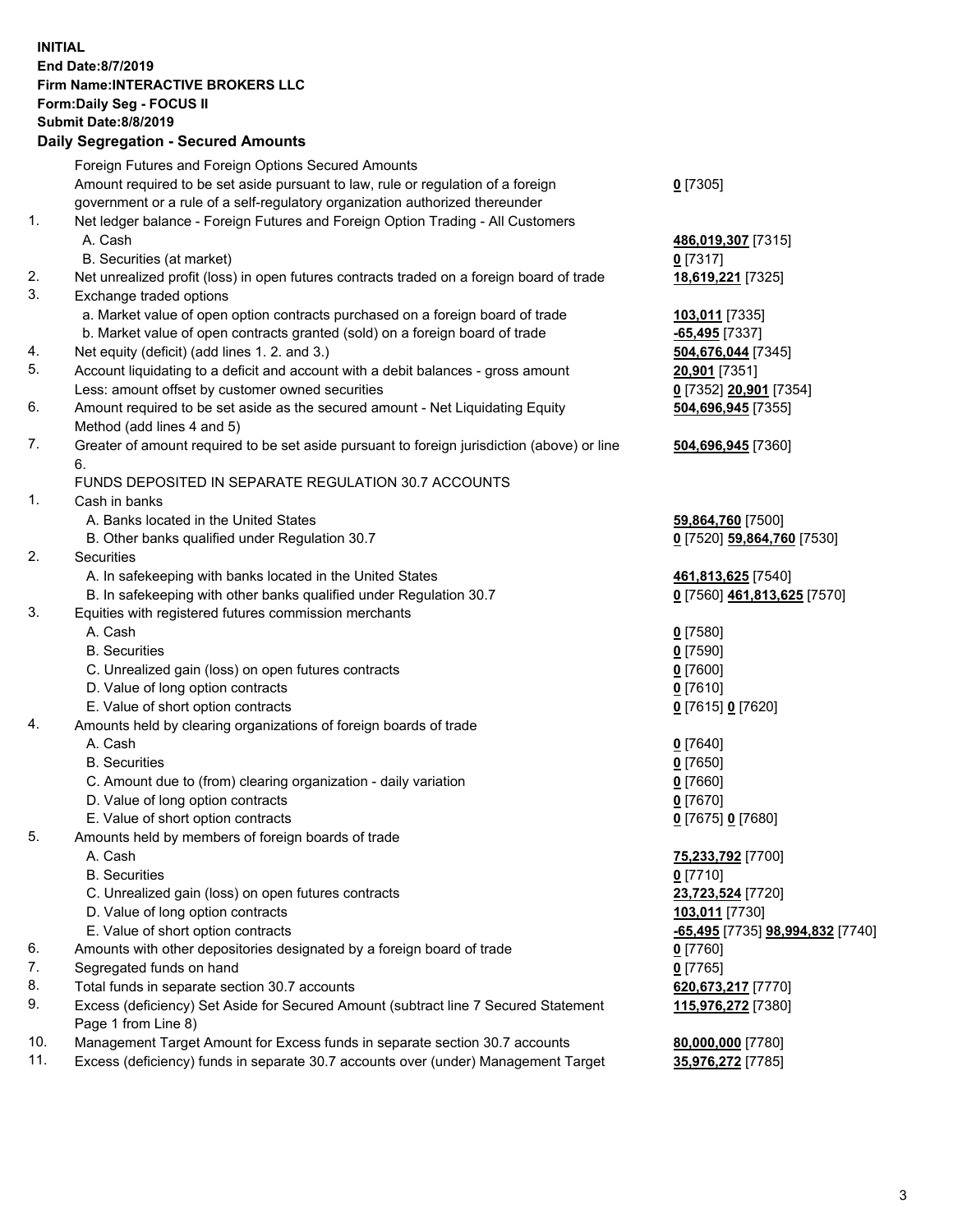**INITIAL End Date:8/7/2019 Firm Name:INTERACTIVE BROKERS LLC Form:Daily Seg - FOCUS II Submit Date:8/8/2019 Daily Segregation - Segregation Statement** SEGREGATION REQUIREMENTS(Section 4d(2) of the CEAct) 1. Net ledger balance A. Cash **4,249,603,092** [7010] B. Securities (at market) **0** [7020] 2. Net unrealized profit (loss) in open futures contracts traded on a contract market **-46,354,766** [7030] 3. Exchange traded options A. Add market value of open option contracts purchased on a contract market **294,296,719** [7032] B. Deduct market value of open option contracts granted (sold) on a contract market **-368,204,684** [7033] 4. Net equity (deficit) (add lines 1, 2 and 3) **4,129,340,361** [7040] 5. Accounts liquidating to a deficit and accounts with debit balances - gross amount **1,211,875** [7045] Less: amount offset by customer securities **0** [7047] **1,211,875** [7050] 6. Amount required to be segregated (add lines 4 and 5) **4,130,552,236** [7060] FUNDS IN SEGREGATED ACCOUNTS 7. Deposited in segregated funds bank accounts A. Cash **1,116,339,518** [7070] B. Securities representing investments of customers' funds (at market) **1,840,684,050** [7080] C. Securities held for particular customers or option customers in lieu of cash (at market) **0** [7090] 8. Margins on deposit with derivatives clearing organizations of contract markets A. Cash **5,548,035** [7100] B. Securities representing investments of customers' funds (at market) **1,445,864,787** [7110] C. Securities held for particular customers or option customers in lieu of cash (at market) **0** [7120] 9. Net settlement from (to) derivatives clearing organizations of contract markets **1,074,346** [7130] 10. Exchange traded options A. Value of open long option contracts **295,588,523** [7132] B. Value of open short option contracts **-369,582,246** [7133] 11. Net equities with other FCMs A. Net liquidating equity **0** [7140] B. Securities representing investments of customers' funds (at market) **0** [7160] C. Securities held for particular customers or option customers in lieu of cash (at market) **0** [7170] 12. Segregated funds on hand **0** [7150] 13. Total amount in segregation (add lines 7 through 12) **4,335,517,013** [7180] 14. Excess (deficiency) funds in segregation (subtract line 6 from line 13) **204,964,777** [7190] 15. Management Target Amount for Excess funds in segregation **155,000,000** [7194]

16. Excess (deficiency) funds in segregation over (under) Management Target Amount Excess

**49,964,777** [7198]